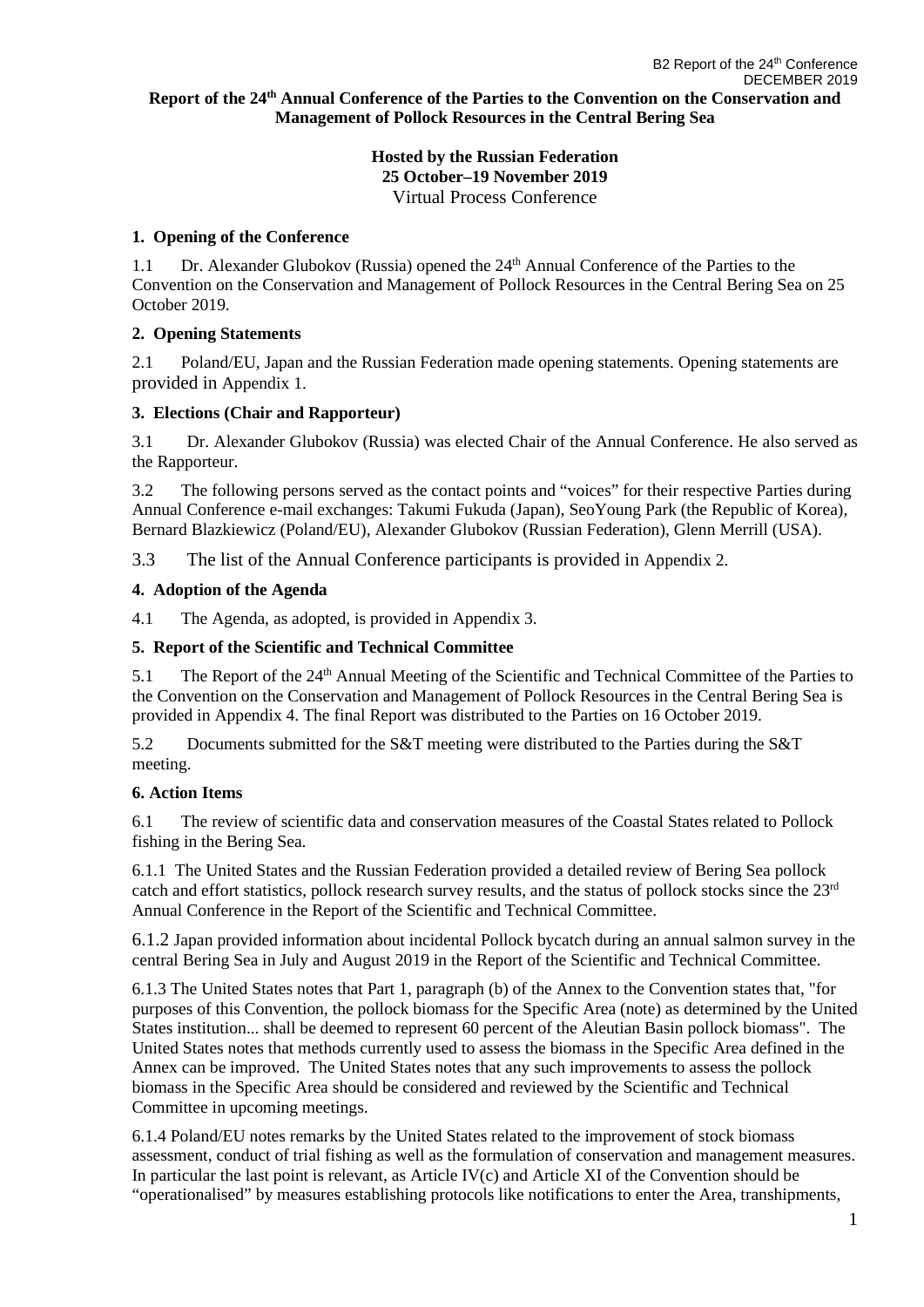VMS information, catch data, Observer Programme or inspections. We look forward to working on those matters at the next meeting of Contracting Parties.

6.2 Establishment of a Plan of Work for the Scientific and Technical Committee for the next year.

6.2.1 There were no recommendations for a Plan of Work for the Scientific and Technical Committee for the next year.

6.3 Establishment of the Allowable Harvest Level (AHL).

6.3.1 Poland/EU supported the recommendation of the Scientific and Technical Committee for setting the Allowable Harvest Level (AHL) at zero for 2020 because the minimum biomass level needed to trigger a non-zero AHL has not been reached in accordance with the Convention Annex. Poland/EU also mentioned that the next spring survey of the stock shall provide new information.

6.3.2 There was no consensus among the Parties on how to set the AHL. Consequently, the process described in Article VII Part 1 of the Annex to the Convention was followed and the AHL for 2020 was set at zero.

6.4. Establishment of the Individual National Quotas.

6.4.1 Since the AHL for 2020 was set at zero, no individual national quotas could be established.

6.5 Adoption of appropriate conservation and management measures based upon the advice of the Scientific and Technical Committee.

6.5.1 Based on the report of the Scientific and Technical Committee, there was no new advice and consequently, no new conservation and management measures were adopted.

6.5.2 The United States notes that the stock status in the Specific Area as defined in the Annex to the Convention has shown signs of improvement. At this time, there are no robust conservation and management measures in place to ensure the sustainable harvest of resources in the Convention Area, and there are no clear provisions for the conduct of trial fishing. The United States notes that it may be appropriate to consider an in-person meeting to develop appropriate conservation and management measures if the available information indicates that the stock status in the Specific Area continues to show signs of improvement.

6.6. Establishment of the Terms and Conditions for Trial Fishing in 2020.

6.6.1 The Parties agreed to adopt the same terms and conditions for trial fishing in 2020 as agreed to at the 2010 Annual Meeting.

6.6.2 As in past Annual Conferences, the Parties recommended that countries planning to conduct trial fishing give at least one month lead time prior to fishing in order to facilitate enforcement efforts.

6.7 Trial fishing plans for the following year.

6.7.1 None of the Parties had new information for this agenda item.

6.8 Measures taken to investigate and penalize violations of the Convention.

6.8.1 None of the Parties had new information for this agenda item.

6.9 Consideration of matters related to the conservation and management of living marine resources other than pollock in the Convention Area.

6.9.1 None of the Parties had new information for this agenda item.

6.10 Meeting Observers.

6.10.1 There were no observers.

#### **7. Future Annual Conferences**

7.1 Consideration of virtual meetings.

7.1.1 The United States notes that the development of robust conservation and management measures and provisions for the conduct of trial fishing can be challenging to undertake via a virtual meeting. Although there are no indications that fishing is likely to occur in the Convention Area in the near future,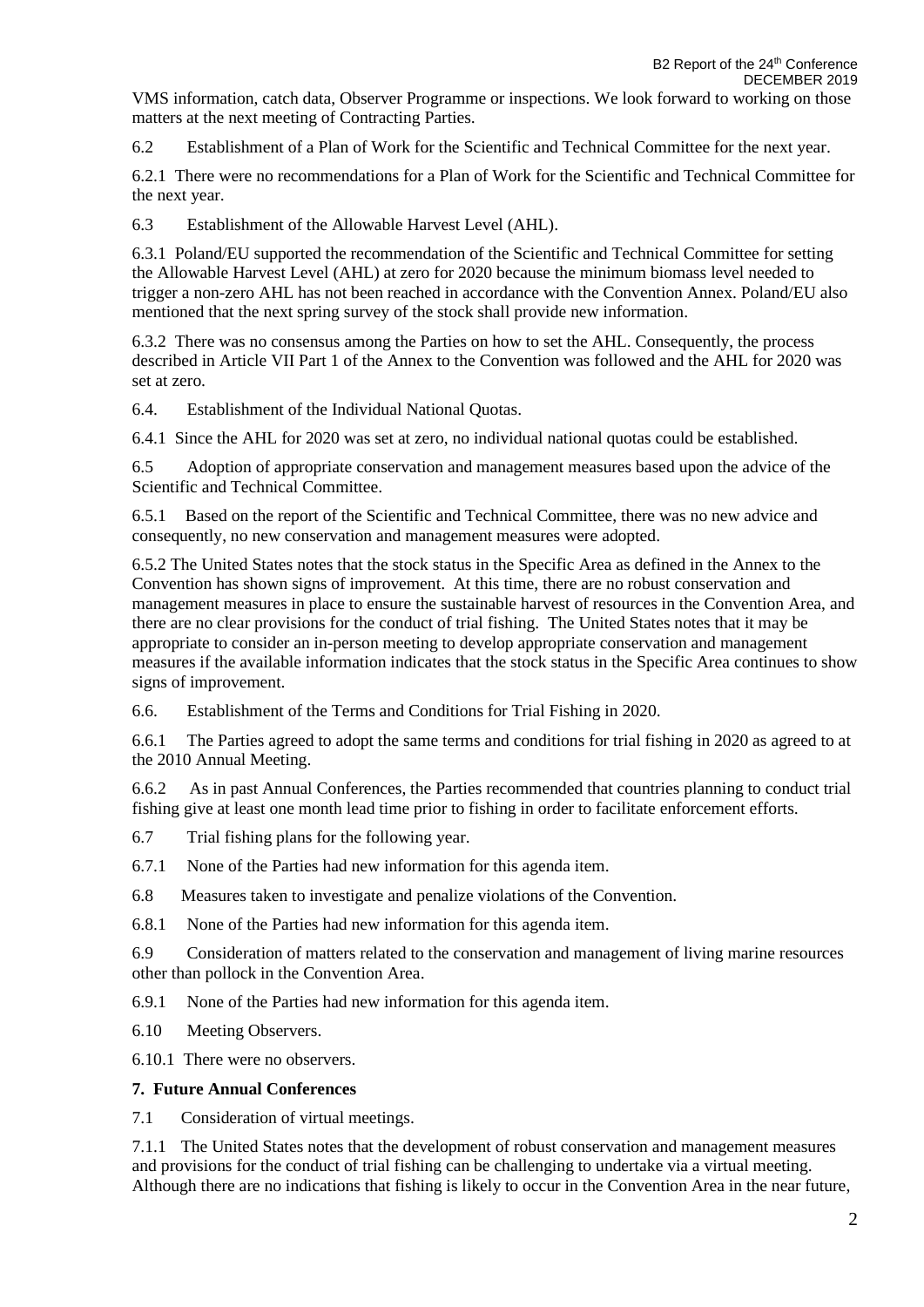the stock status in the Special Area as defined in the Annex to the Convention continues to show signs of improvement. Consistent with Article  $IV(1)(c)$  of the Convention, the United States believes that appropriate conservation and management measures are a necessary requirement for the conduct of fishing in the Convention Area. The United States notes that it may be appropriate to consider an inperson meeting at some point in the future to consider applicable conservation and management measures and provisions for the conduct of trial fishing if the stock status in the Special Area as defined in the Annex to the Convention continues to show signs of improvement. The United States would wish to be considered as host for such an in-person meeting after due consideration by the other Contracting Parties. The Parties agreed to continue the virtual meeting process for 2020.

The United States noted that the earliest an in-person meeting could occur is 2020 after considering additional information from the United States survey scheduled for early 2020. The United States expressed its willingness to be considered as the host of an in-person meeting depending on the status of the pollock stock in the Specific Area. There United States proposed that an in-person meeting could take place in Washington State, near Seattle.

7.1.2 The Russian Federation supports the United States proposal to host in-person meeting.

7.2 25<sup>th</sup> Annual Conference.

7.2.1 The Parties agreed that the host Party of the 25<sup>th</sup> Annual Conference and Scientific & Technical Committee virtual meetings will be the United States consistent with Article VI of the Convention. The United States proposed that virtual meetings will be held in October-November 2020.

7.3 Election of the Chair and the Vice Chair.

7.3.1 According to Rule 2 of the Annual Conference Rules of Procedure, the Chair of the next Annual Conference shall be from the host Party and the Parties shall elect a Vice-Chair, if necessary. The Parties shall also elect a Chairperson of the Scientific and Technical Committee. A vacancy shall be filled by a nominee of the same Party, subject to the approval of the other Parties. The host Party will inform other Parties of the names of the Chairs of the S&T Committee Meeting and the 25<sup>th</sup> Annual Conference in advance of the meetings.

#### **8. Other Issues**

8.1 Amendment of the Convention.

8.1.1 Poland/EU recalled that in accordance with Article XVII, paragraph 1 of the Convention in 2016 Poland submitted a proposal to amend the Convention to allow non-States (regional economic integration organisations) to become a Contracting Party and noted that pursuant to Article 8(3) of United Nations Fish Stocks Agreement the terms of participation in a Regional Fisheries Management Organisation or arrangement shall not preclude others from membership or participation; nor shall the terms be applied in a manner which discriminates against any State or group of States having a real interest in the fisheries concerned.

8.1.2 No Contracting Party expressed their consent to the amendment and no Contracting Party expressed their disagreement with the amendment.

8.1.3 Japan and the United States noted that Article XVII, paragraph 3 of the Convention states that "An amendment shall enter into force when the Depository has received instruments of ratification, acceptance, or approval thereof from all Parties."

8.1.4 The Russian Federation proposed to consider the issue of the Convention amendment intersessionally.

#### **9. Closing Statements.**

There were no closing statements.

### **Appendices:**

- 1. Opening Statements
- 2. List of participants
- 3. Agenda for the Annual Conference
- 4. Report of the Scientific and Technical Committee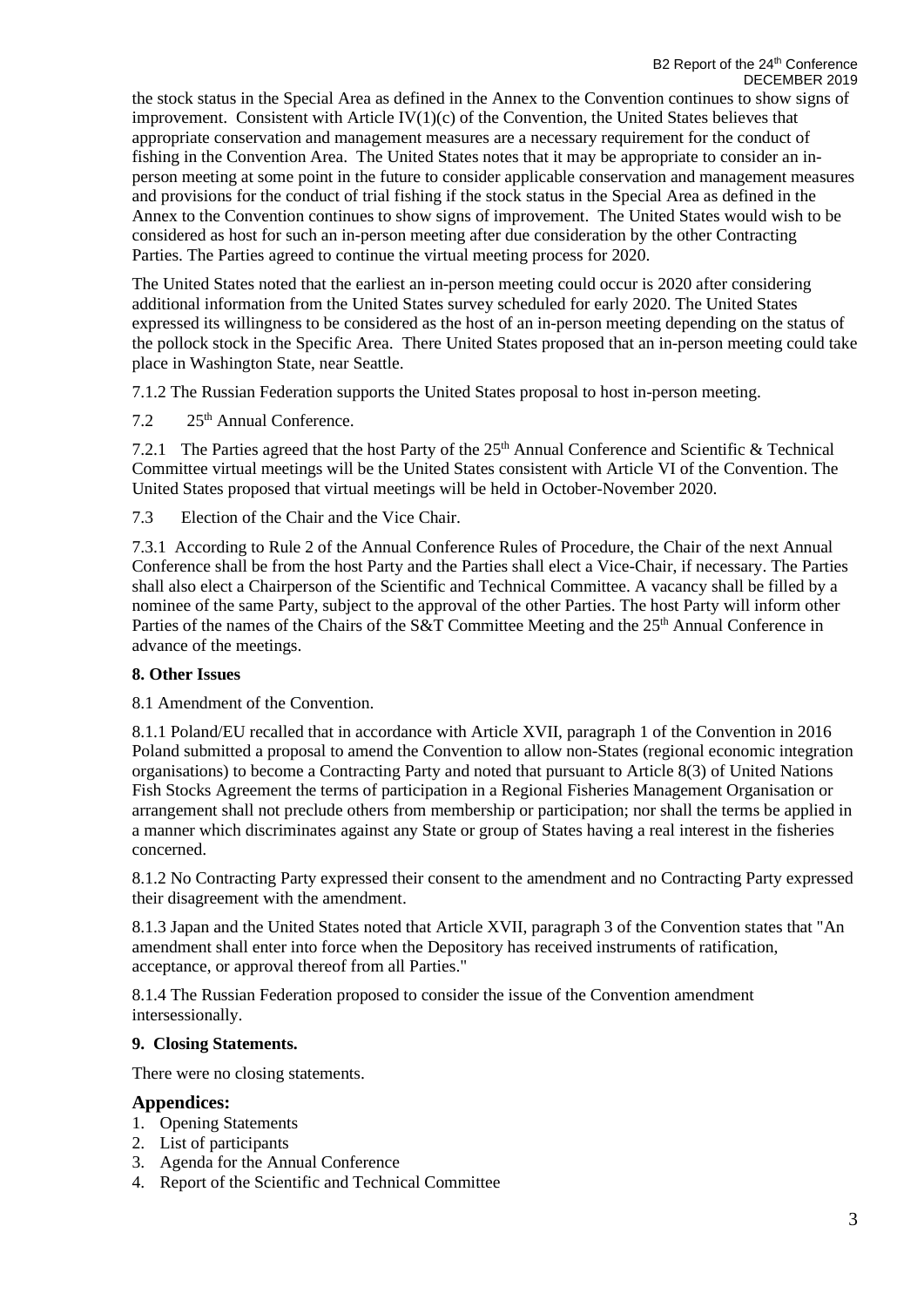### **Opening Statement by Japan**

Mr. Chairman, distinguished delegates, Ladies and Gentlemen.

It is an honor for Japan to participate in the virtual 24rd Annual Conference of the Parties to the Convention on the Conservation and Management of Pollock Resources in the Central Bering Sea.

Japan would like to draw attention of the Parties that the interim moratorium on pollock fishing in the CBS was agreed by the 6 states in 1992, which was before the entering into force of the Convention. Japan signed the Convention in 1994 with a hope of restoring pollock resources in the CBS and reopening its commercial fishing in the area through concerted action and cooperation among the Parties to the Convention.

One of the objectives of the Convention is to restore and maintain the pollock resources in the Bering Sea at levels which will permit their maximum sustainable yield. However, as we are all aware, we have never been able to see the reopen of pollock fishing in this area.

In such circumstances, we have seen some positive signs since 2014 on the status of Aleutian Basin pollock stocks including increase of stock biomass in the "specific area" stipulated in the Annex of the Convention.

Now, in order to fulfill the objectives of the Convention and support our sustainable fishing industry, we have to continue cooperation to the utmost extent in gathering and sharing scientific information, which is vital for the establishment of AHL.

Along with the discussion in this meeting, we wish that it will bring a fruitful and meaningful result for each Party.

Thank you

### **Opening Statement by Poland and the European Union**

Mr. Chairman, Distinguished Delegates, Ladies and Gentlemen,

It is an honour and a pleasure for Poland and the European Union to participate in the Bering Sea Convention Annual Conference hosted by the Russian Federation. Building on the positive experience of previous years, we are convinced that this virtual meeting will be a success, while limiting unnecessary travel. We look forward to the active participation of all Contracting Parties.

Poland and the European Union are fully committed to sustainable fisheries management both inside and outside EU waters and recognise the key role RFMOs play in the long-term conservation and sustainable use of fish stocks. We are committed to using the latest scientific advice on the status of stocks as a benchmark for responsible resource management and will continue to promote this approach.

As you know, following the accession of Poland to the European Union in 2004, the competence for conservation and management of international fisheries resources has been transferred to the European Union. Consequently, Poland submitted to the Depositary of the Convention a request for an amendment to the Convention to allow a 'Regional Economic Integration Organisation' such as the EU to become a member of the Bering Sea Convention. The EU has replaced our Member States upon their accession to the EU in other RFMOs where the Signatories of this Convention are also Members without difficulty. The European Union is already member of good standing in total of 16 RFMOs worldwide and has been a leading force for sustainable and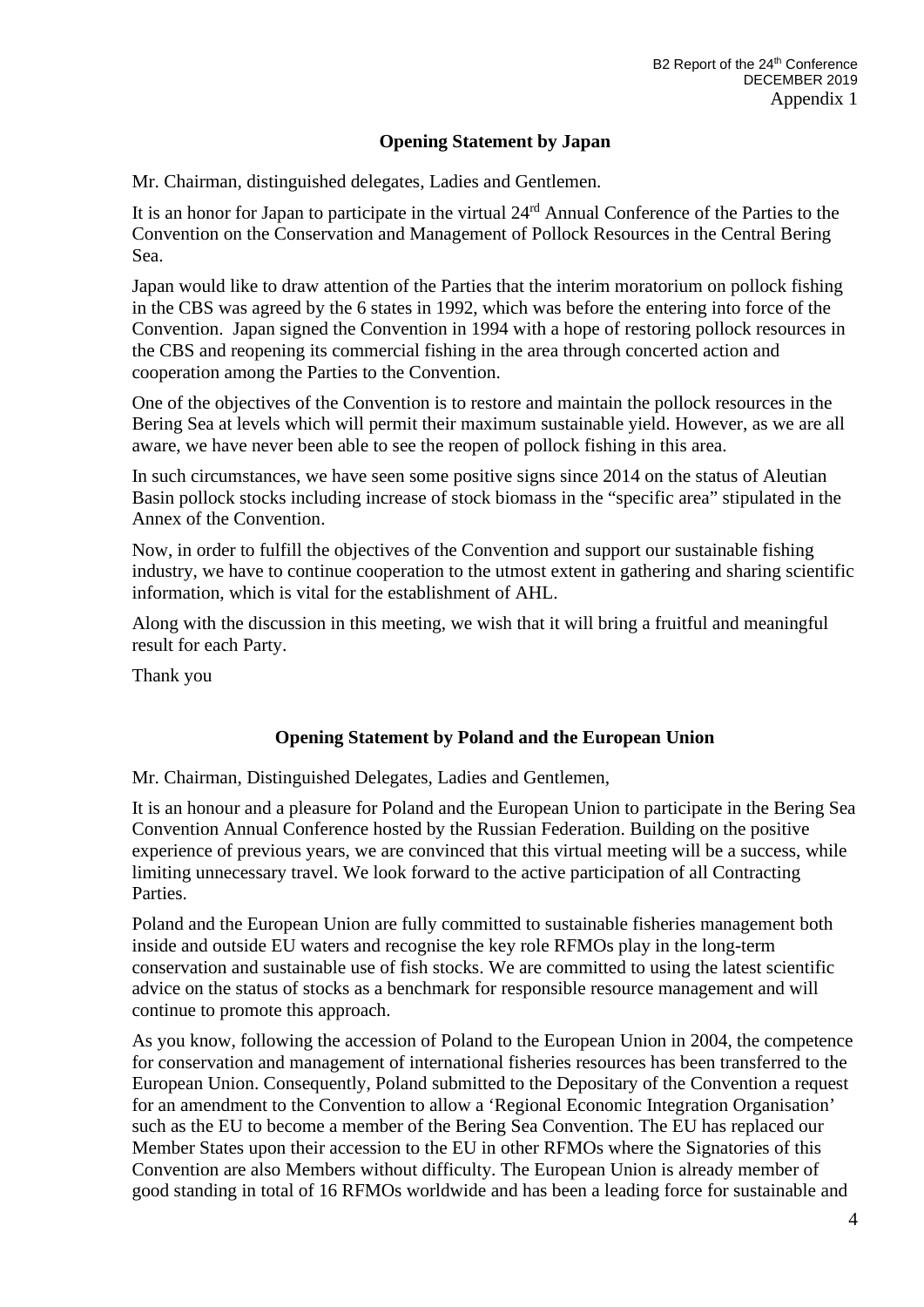cooperative science-based fisheries management where it represents its Member States. The amendment would allow the EU to join the Convention and thus enable the EU and the signatories to the Convention to fulfil their obligation under Article 8(3) of UNFSA to cooperate in the conservation and management of the Pollock Resources in the Central Bering Sea.

We therefore trust that this request for the membership of the European Union will be given positive consideration by all Contracting Parties and that it will be accepted by Contracting Parties at this Annual Conference. Since the request has been denied at previous meetings, it should also be recalled that pursuant to Article 8(3) of UNFSA the terms of participation in such organization or arrangement shall not preclude others from membership or participation; nor shall the terms be applied in a manner which discriminates against any State or group of States having a real interest in the fisheries concerned.

We look forward to participating in this meeting and hope it will be a productive and successful one.

Thank you

### **Opening Statement by the Russian Federation**

Distinguished Delegates, Ladies and Gentlemen!

It is an honour and a great pleasure for the Russian Federation to host and open the Bering Sea Convention Annual Conference.

Russian Federation hope that 24th Conference will be successful as others previous conferences and give us additional understanding of the status of the Bering Sea pollock stocks.

New scientific data shall be the basis for the developing appropriate conservation measures aimed long term sustainability of the Bering Sea pollock stocks.

We look forward that we will take well balanced decisions corresponding with current status of the Bering Sea ecosystem including it Central part.

Thank you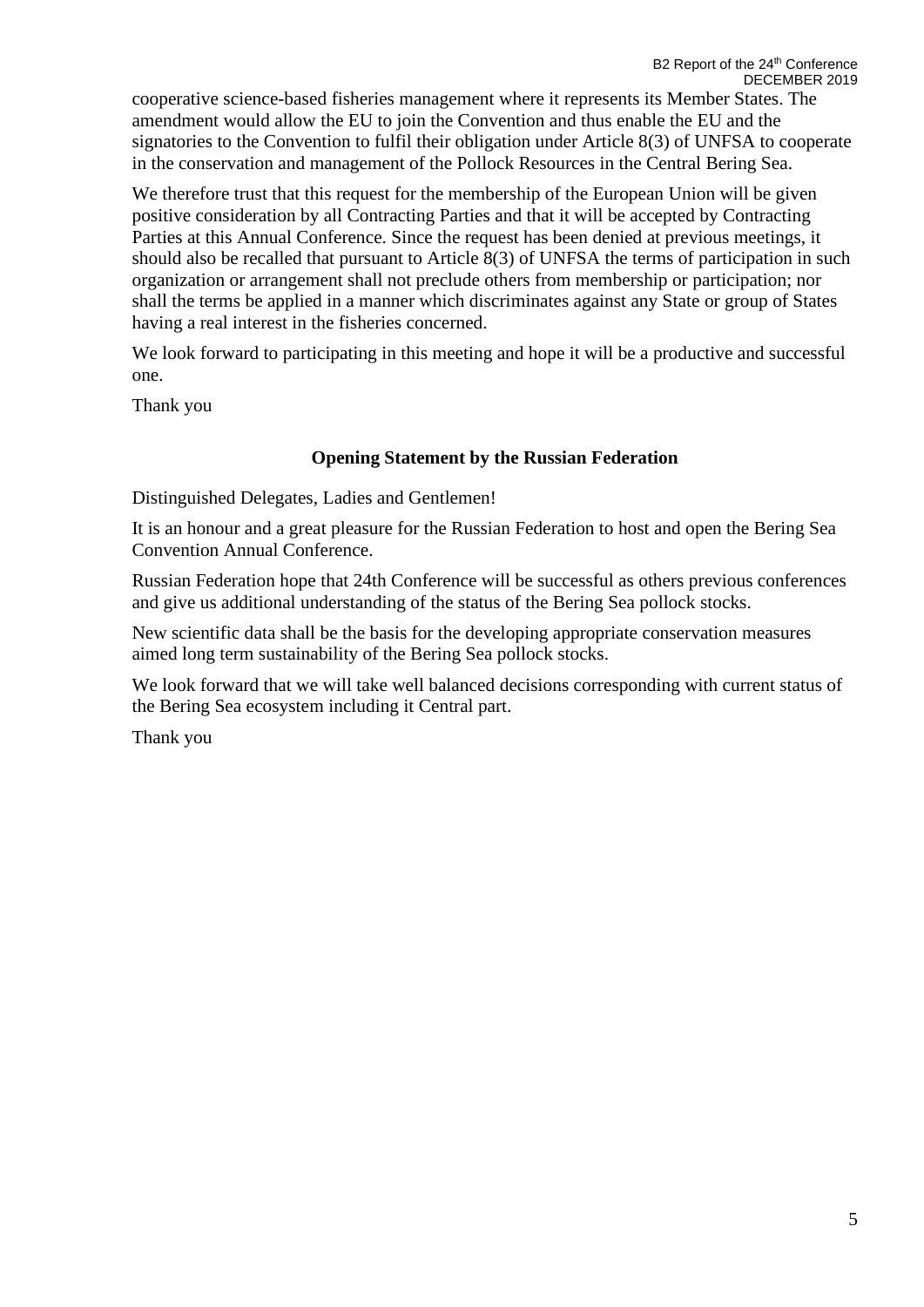| <b>Contracting Party</b>  | <b>Voice</b>                                      | <b>Members</b>                                                                                                                                                         |  |  |
|---------------------------|---------------------------------------------------|------------------------------------------------------------------------------------------------------------------------------------------------------------------------|--|--|
| <b>Russian Federation</b> | Alexander Glubokov, Head of                       | Igor V. Melnikov, Deputy Director, TINRO,                                                                                                                              |  |  |
|                           | Delegation                                        | melnikov@tinro.ru                                                                                                                                                      |  |  |
|                           |                                                   |                                                                                                                                                                        |  |  |
|                           | glubokov@vniro.ru                                 | Mikhail A. Stepanenko, Leading Scientist,                                                                                                                              |  |  |
|                           |                                                   | TINRO, mikhail.stepanenko@tinro-center.ru                                                                                                                              |  |  |
| Korea                     | SeoYoung Park, Deputy Director,                   | Seok-Gwan Choi, Senior Scientist, Distant                                                                                                                              |  |  |
|                           | <b>Multilateral Fisheries Cooperation</b>         | Water Fisheries Resources Division,                                                                                                                                    |  |  |
|                           | Team, Ministry of Oceans and                      | National Institute of Fisheries Science,                                                                                                                               |  |  |
|                           | Fisheries, Head of the Republic                   | "voice of S&T meeting", sgchoi@korea.kr                                                                                                                                |  |  |
|                           | Korea delegation, "voice" of                      |                                                                                                                                                                        |  |  |
|                           | Republic Korea,                                   | Sangdeok Chung, Scientist, Fisheries                                                                                                                                   |  |  |
|                           |                                                   | Resource Management Division, National                                                                                                                                 |  |  |
|                           | sy100422@korea.kr                                 | <b>Fisheries Research and Development</b><br>Institute, sdchung@korea.kr                                                                                               |  |  |
|                           |                                                   |                                                                                                                                                                        |  |  |
|                           |                                                   | Jonghee Lee, Scientist, Fisheries Resource                                                                                                                             |  |  |
|                           |                                                   | Management Division, National Fisheries                                                                                                                                |  |  |
|                           |                                                   | Research and Development Institute,                                                                                                                                    |  |  |
|                           |                                                   | jonghlee@korea.kr                                                                                                                                                      |  |  |
|                           |                                                   |                                                                                                                                                                        |  |  |
|                           |                                                   | Eunjung Kim, Scientist, Distant Water                                                                                                                                  |  |  |
|                           |                                                   | Fisheries Resources Division, National                                                                                                                                 |  |  |
|                           |                                                   | Institute of Fisheries Science,                                                                                                                                        |  |  |
|                           |                                                   | eunjungkim@korea.kr                                                                                                                                                    |  |  |
|                           |                                                   |                                                                                                                                                                        |  |  |
|                           |                                                   | Seong-Ju Cho, Manager, Korea Overseas                                                                                                                                  |  |  |
|                           |                                                   | Fisheries Association, csj@kosfa.org                                                                                                                                   |  |  |
|                           |                                                   |                                                                                                                                                                        |  |  |
|                           |                                                   |                                                                                                                                                                        |  |  |
| Poland/EU                 | <b>Bernard Blazkiewicz</b>                        | Cristina Ribeiro, Policy Officer, Scientific                                                                                                                           |  |  |
|                           | Desk Officer, Regional Fisheries                  | Advice and Data Collection, European<br>Commission, email: Cristina-                                                                                                   |  |  |
|                           | Management Organisations,<br>European Commission, |                                                                                                                                                                        |  |  |
|                           |                                                   | RIBEIRO@ec.europa.eu;                                                                                                                                                  |  |  |
|                           | bernard.blazkiewicz@ec.europa.eu                  | Justyna Szumlicz, Head of Long Distance                                                                                                                                |  |  |
|                           |                                                   | Fisheries and Foreign Affairs Unit; Ministry                                                                                                                           |  |  |
|                           |                                                   |                                                                                                                                                                        |  |  |
|                           |                                                   |                                                                                                                                                                        |  |  |
|                           |                                                   |                                                                                                                                                                        |  |  |
|                           |                                                   |                                                                                                                                                                        |  |  |
|                           |                                                   | Renata Wieczorek, Chief Expert, the Long                                                                                                                               |  |  |
|                           |                                                   | Distance Fisheries and Foreign Affairs Unit,                                                                                                                           |  |  |
|                           |                                                   | Ministry of Maritime Affairs and Inland                                                                                                                                |  |  |
|                           |                                                   | Navigation, Poland;                                                                                                                                                    |  |  |
|                           |                                                   | (Renata.Wieczorek@mgm.gov.pl);                                                                                                                                         |  |  |
|                           |                                                   |                                                                                                                                                                        |  |  |
|                           |                                                   |                                                                                                                                                                        |  |  |
|                           |                                                   | of Maritime Affairs and Inland Navigation,<br>Poland, email:<br>Justyna.Szumlicz@mgm.gov.pl;<br>Jerzy Janusz, National Marine Fisheries<br>Research Institute, Gdynia; |  |  |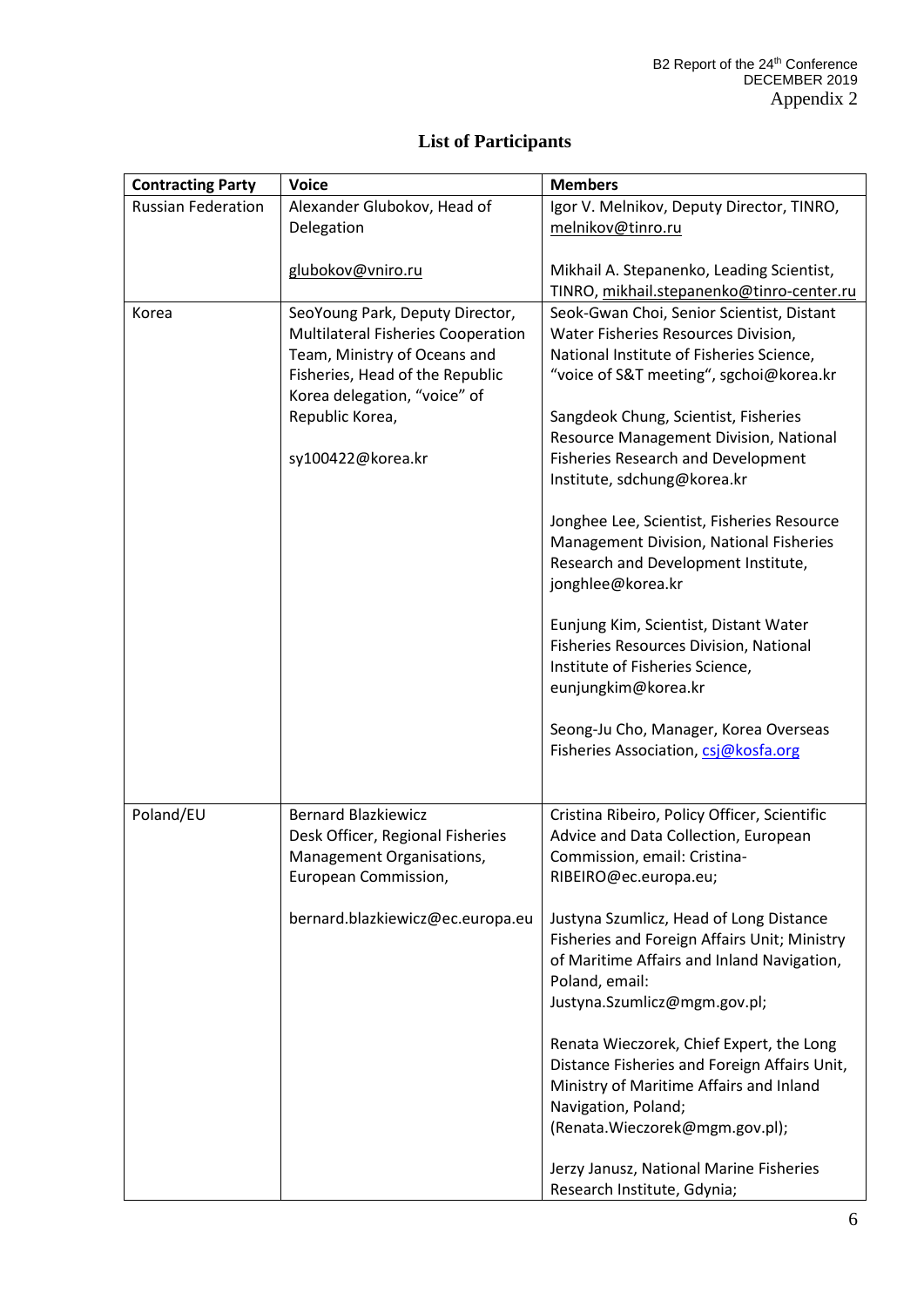|            |                              | <b>DLULIVIDLIN ZUTJ</b><br>(jjanusz@mir.gdynia.pl).                                                             |
|------------|------------------------------|-----------------------------------------------------------------------------------------------------------------|
|            |                              |                                                                                                                 |
| <b>USA</b> | Glenn Merrill - NOAA Federal | Elana Mendelson                                                                                                 |
|            | glenn.merrill@noaa.gov       | Katz-MinkEH@state.gov                                                                                           |
|            |                              | Demian Schane Demian.Schane@noaa.gov                                                                            |
|            |                              | Kent Laborde - NOAA Federal                                                                                     |
|            |                              | kent.laborde@noaa.gov                                                                                           |
|            |                              | Brian McTague - NOAA Federal                                                                                    |
|            |                              | brian.mctague@noaa.gov                                                                                          |
|            |                              | <b>North Pacific and Bering Sea Fisheries</b><br><b>Advisors</b>                                                |
|            |                              | Rachel Baker, Juneau, Alaska                                                                                    |
|            |                              | Rachel.baker@alaska.gov                                                                                         |
|            |                              | David Benson, Trident Seafoods                                                                                  |
|            |                              | Corporation, Seattle, Washington,                                                                               |
|            |                              | daveb@tridentseafoods.com                                                                                       |
|            |                              | David Benton, Juneau, Alaska,<br>davebenton@gci.net                                                             |
|            |                              | Alvin Burch, Executive Director, Whitefish<br>Trawlers Association, Kodiak, Alaska,<br>alaska@alaskan.net       |
|            |                              | Mark Gleason, Executive Director, Alaska<br>Bering Sea Crabbers, Seattle, Washington,<br>markhgleason@gmail.com |
|            |                              | Dan Hull, Anchorage, Alaska,<br>danhullak@gmail.com                                                             |
|            |                              | Frank Kelty, Unalaska, Alaska,<br>fkelty@ci.unalaska.ak.us                                                      |
|            |                              | Simon Kinneen, Norton Sound Economic<br>Development Corporation, Nome, Alaska,<br>simon@nsedc.com               |
|            |                              | Paul MacGregor, General Counsel for the<br>At-Sea Processors Association, Seattle,                              |
|            |                              | Washington, pmacgregor@mundtmac.com                                                                             |
|            |                              | William Tweit, Distant Waters Program<br>Manager, Washington Department of Fish                                 |
|            |                              | and Wildlife, Olympia, Washington,<br>William.Tweit@dfw.wa.gov                                                  |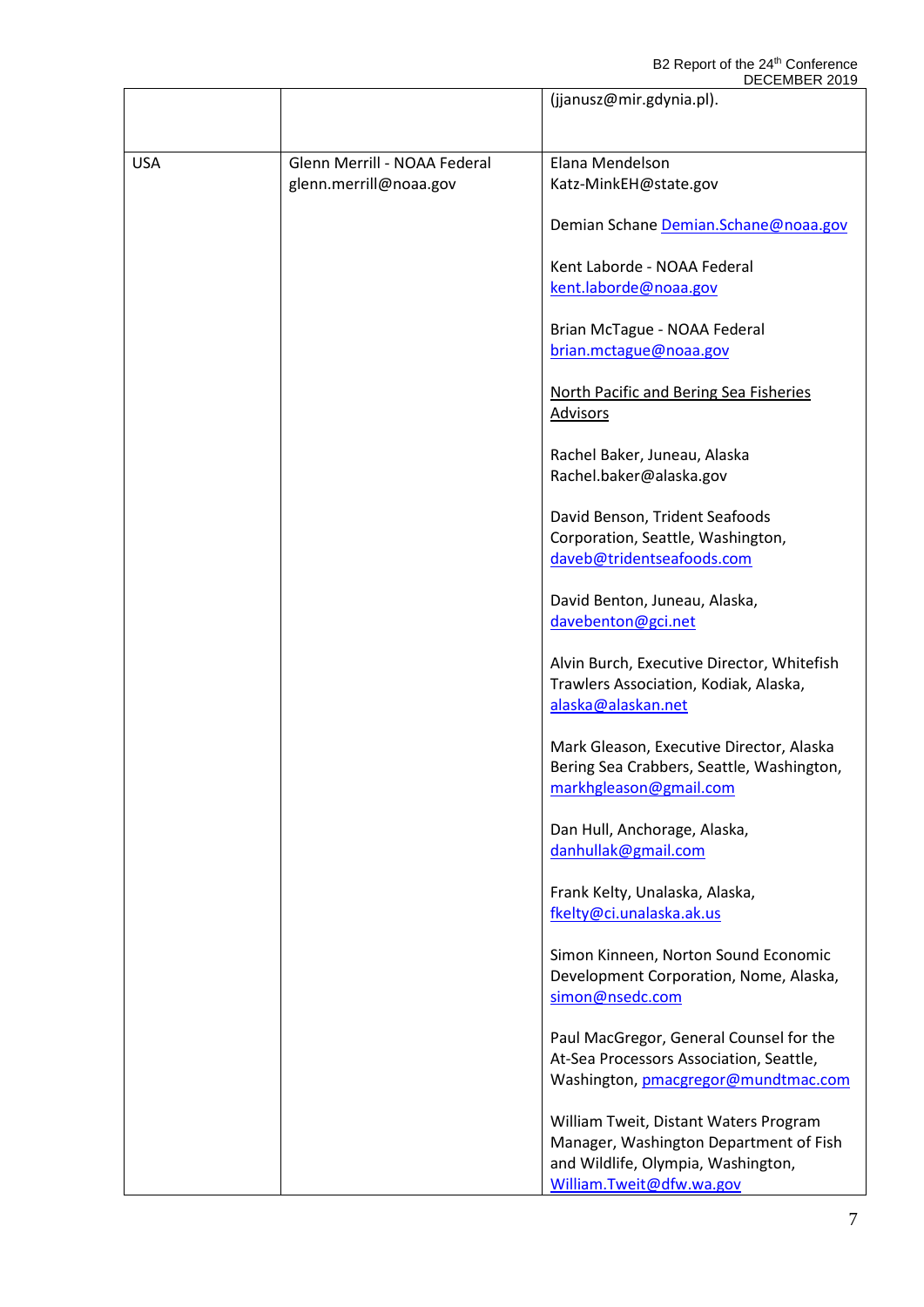|       |                                                                                                                                                                                                                                                         | Marlyn Twitchell, Seattle, Washington,<br>marlynt1@gmail.com                                                                                                                                                                                                                                                                                                                                                                                                                                                                                                                                                                                                                                                                                                                                                                                                                                                                                                                                                                                                                                                                                                                                                                                                                                                                                                                 |
|-------|---------------------------------------------------------------------------------------------------------------------------------------------------------------------------------------------------------------------------------------------------------|------------------------------------------------------------------------------------------------------------------------------------------------------------------------------------------------------------------------------------------------------------------------------------------------------------------------------------------------------------------------------------------------------------------------------------------------------------------------------------------------------------------------------------------------------------------------------------------------------------------------------------------------------------------------------------------------------------------------------------------------------------------------------------------------------------------------------------------------------------------------------------------------------------------------------------------------------------------------------------------------------------------------------------------------------------------------------------------------------------------------------------------------------------------------------------------------------------------------------------------------------------------------------------------------------------------------------------------------------------------------------|
| Japan | Takumi FUKUDA, Fisheries<br>Negotiator, Fisheries<br>Management Division,<br><b>Resource Management</b><br>Department, Fisheries Agency<br>of Japan (FAJ), Ministry of<br>Agriculture, Forestry and<br>Fisheries (MAFF),<br>takumi_fukuda720@maff.go.jp | Miho WAZAWA, Deputy Director,<br><b>International Affairs Division, Resource</b><br>Management Department, FAJ, MAFF,<br>miho_wazawa160@maff.go.jp [Contact<br>person for Annual Conference]<br>Yuta ODA, Section Chief, International<br><b>Affairs Division, Resource Management</b><br>Department, FAJ, MAFF,<br>yuta_oda670@maff.go.jp<br>Hiroyuki MORITA, Deputy Director,<br><b>Resource and Environment Research</b><br>Division, Resource Enhancement<br>Promotion Department, FAJ, MAFF,<br>hiroyuki_morita970@maff.go.jp<br>Yuki SHIMIZU, Section Chief,<br><b>Resource and Environment Research</b><br>Division, Resource Enhancement<br>Promotion Department, FAJ, MAFF,<br>yuki_shimizu010@maff.go.jp<br>Yoshihisa NAGATA, Deputy Director,<br>Fisheries Management Division,<br>Resource Management Department,<br>FAJ, MAFF.<br>yoshihisa nagata540@maff.go.jp<br>Shogo SHINOHARA, Assistant<br>Director, Fishery Division, Economic<br>Affairs Bureau, Ministry of Foreign<br>Affairs, shogo.shinohara@mofa.go.jp<br>Mitsunori YOSHIDA, President, Japan<br>Overseas Fishing Association,<br>$22m.yoshida@jdsta.$ or.jp<br>Junichiro OKAMOTO, Executive<br>Managing Director, Japan Overseas<br>Fishing Association, jokamoto@jdsta.or.<br>$\mathbf{p}$<br>Naohiko AKIMOTO, General<br>Manager, Japan Overseas Fishing<br>Association, naohiko@sol.dti.ne.jp |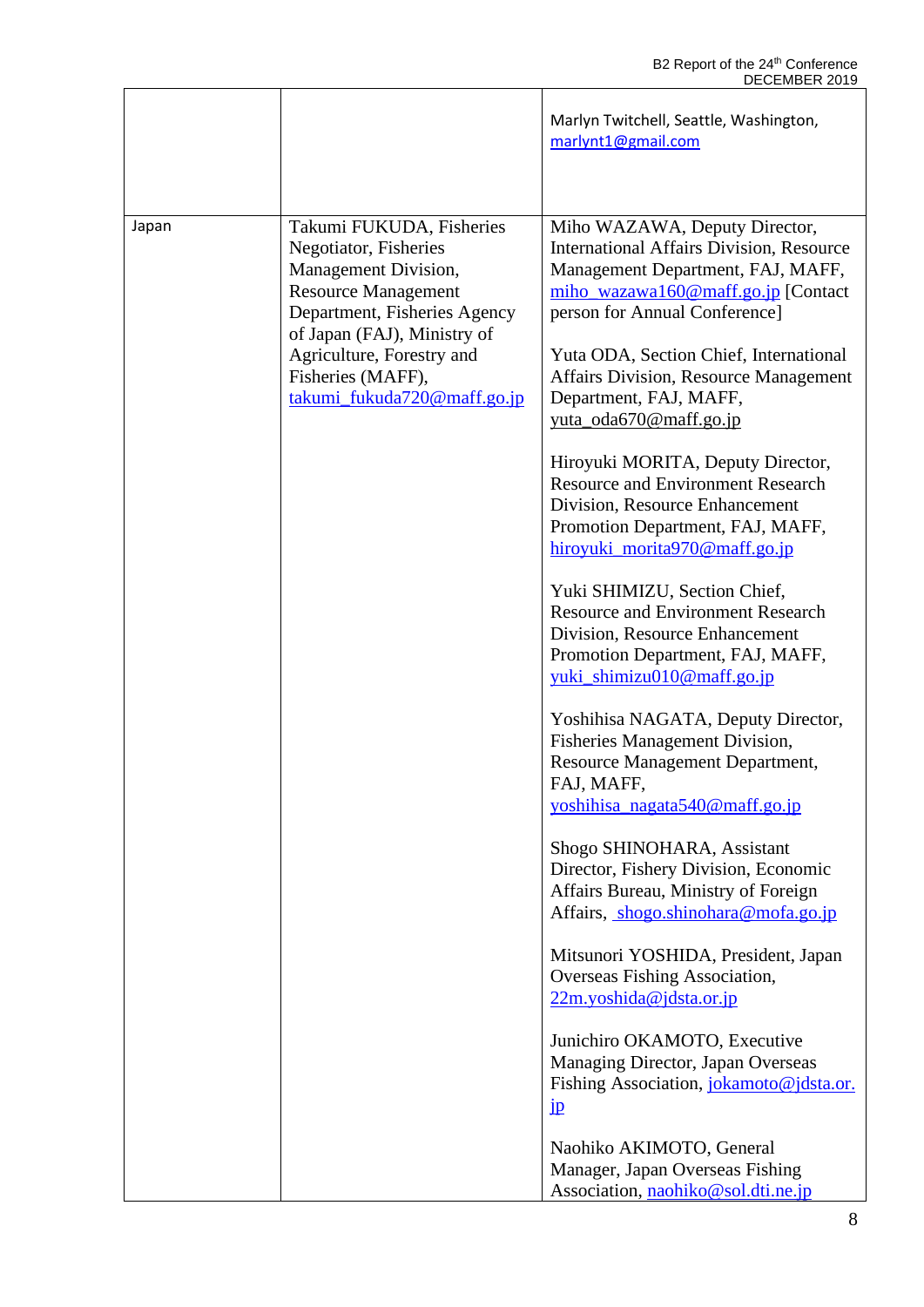|       |             | Ken MORI, Director, Fisheries<br>Management Division, Hokkaido<br>National Fisheries Research Institute,<br>Japan Fisheries Research and Education<br>Agency, moriken@affrc.go.jp [Voice for<br>$S&T$ meeting] |
|-------|-------------|----------------------------------------------------------------------------------------------------------------------------------------------------------------------------------------------------------------|
|       |             | Tomonori HAMATSU, Senior scientist,<br><b>Fisheries Management Division,</b><br>Hokkaido National Fisheries Research<br>Institute newmory@affrc.go.jp [Contact]<br>person for S&T meeting]                     |
|       |             | Osamu SAKAI, Head, Demersal Fishery<br>Resources Group, Fisheries Management<br>Division, Hokkaido National Fisheries<br><b>Research Institute</b><br>sakaios@affrc.go.jp                                      |
|       |             | Masayuki CHIMURA, Senior<br>researcher, Demersal Fishery Resources<br>Group, Fisheries Management Division,<br>Hokkaido National Fisheries Research<br>Institute<br>chimchim@affrc.go.jp                       |
| China | Not present |                                                                                                                                                                                                                |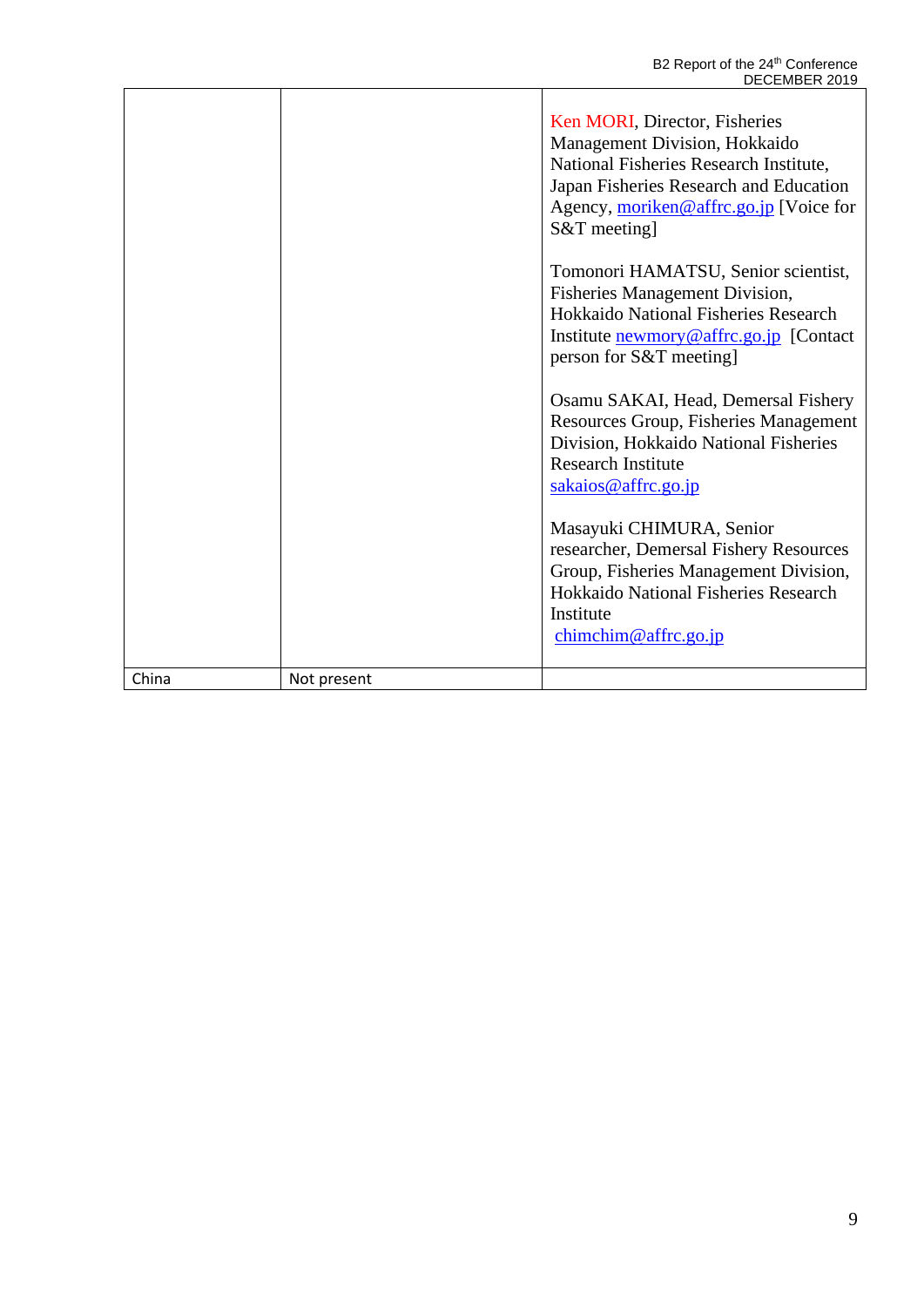### **Agenda for the Annual Conference**

- 1. Opening of the Conference
- 2. Opening Statements
- 3. Elections (Chair and Rapporteur)
- 4. Adoption of the Agenda
- 5. Report of the Scientific & Technical Committee
- 6. Action Items
	- 6.1 Review of the scientific data and conservation measures of the Coastal States related to Pollock fishing in the Bering Sea
	- 6.2 Establishment of a Plan of Work for the Scientific and Technical Committee for the next year
	- 6.3 Establishment of the Allowable Harvest Level (AHL)
	- 6.4 Establishment of Individual National Quotas
	- 6.5 Adoption of appropriate conservation and management measures based upon the advice of the Scientific and Technical Committee
	- 6.6 Establishment of the Terms and Conditions for Trial Fishing in 2020
	- 6.7 Trial Fishing Plans for the following year
	- 6.8 Measures taken to investigate and penalize violations of the Convention
	- 6.9 Consideration of matters related to the conservation and management of living marine resources other than Pollock in the Convention Area
	- 6.10 Meeting Observers
- 7. Future Annual Conferences
- 7.1 Consideration of virtual meetings.
- 7.2 25th Annual Conference
- 7.3 Election of the Chair and the Vice-Chair
- 8. Other Issues
- 8.1 Amendment of the Convention
- 9. Closing Statements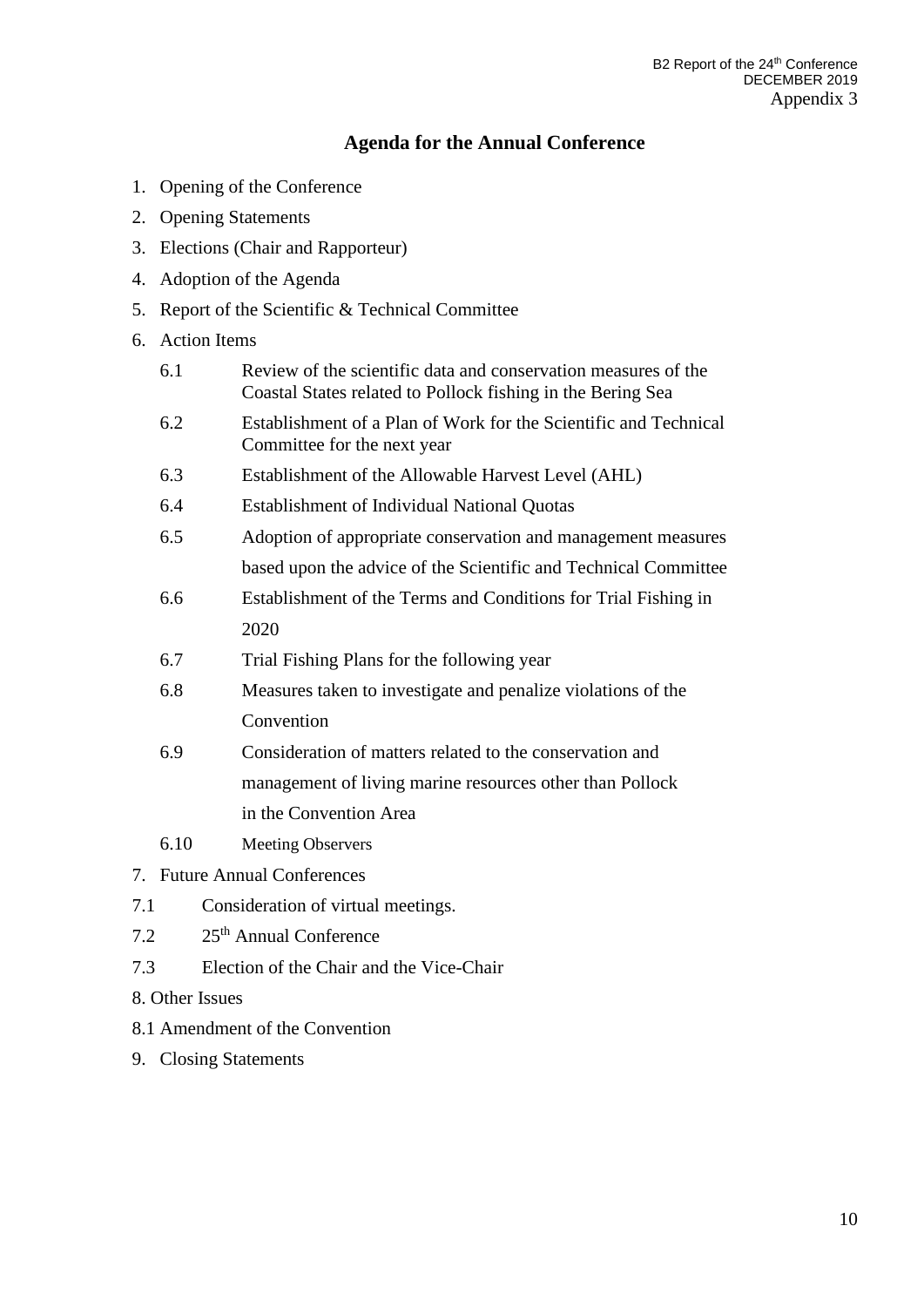### **REPORT OF THE 24th MEETING OF THE SCIENTIFIC AND TECHNICAL COMMITTEE OF THE PARTIES TO THE CONVENTION ON THE CONSERVATION AND MANAGEMENT OF POLLOCK RESOURCES IN THE CENTRAL BERING SEA**

Hosted by Russian Federation 25 September – 15 October 2019 Virtual Process Meeting

# **1 Opening of the Meeting**

Alexander Glubokov Russian Federation served as the Chair of the Scientific and Technical Committee Meeting. A list of the participants is provided in Appendix 1. The Chair also served as rapporteur to compile the S&T report. The following individuals served as the contact point and "voice" from each party for email exchange – the United States (Jim Ianelli), the Republic of Korea (Kyum Joon Park), Poland/EU (Jerzy Janusz), Japan (Ken Mori and Tomonori Hamatsu). The People's Republic of China did not participate.

# **2 Adoption of the Agenda**

2.1. There were no comments to the presented Agenda. The Agenda (Appendix 2) was adopted.

## **3 Discussion of Science Issues**

## **3.1 Update catch and effort statistics**

3.1.1. The United States and the Russian Federation provided updated pollock catch statistics by year and region (Appendix 3). Two figures at the end of the report are provided to show the geographical/statistical areas of the Bering Sea (Appendix 4).

# **3.2 Review results of trial fishing**

3.2.1. The parties reported that no trial fishing were conducted in the Convention area during the period of 2018–2019.

## **3.3 Review results of research cruises**

- 3.3.1. Regular surveys within the U.S. zone of the Bering Sea include:
	- (1) Eastern Bering Sea (EBS) shelf: An annual bottom trawl survey to assess groundfish and crabs in the summer months (June to August); chartered fishing vessels are used. This survey extended into the northern area outside of the standard survey grid (but within US waters).
	- (2) EBS slope: A "biennial" summer bottom trawl survey that covers the outer slope of the EBS consisting of about 200 tows extending to depths of 1,200m. The most recent survey occurred in summer 2016 (the 2018 survey was canceled). Chartered fishing vessels are used. Given funding priorities within the U.S., this survey is unlikely to be conducted in the near future.
	- (3) Acoustic-trawl pollock survey: A biennial survey conducted aboard the NOAA ship *Oscar Dyson* during June, July, and part of August*.* This survey covers the western and northwestern parts of the U.S. EEZ in the eastern Bering Sea and has covered the Russian side of the U.S.-Russia Convention Line regularly and remains part of a cooperative study of Bering Sea pollock with Russia's Pacific branch of VNIRO (TINRO) with regular exchange of information.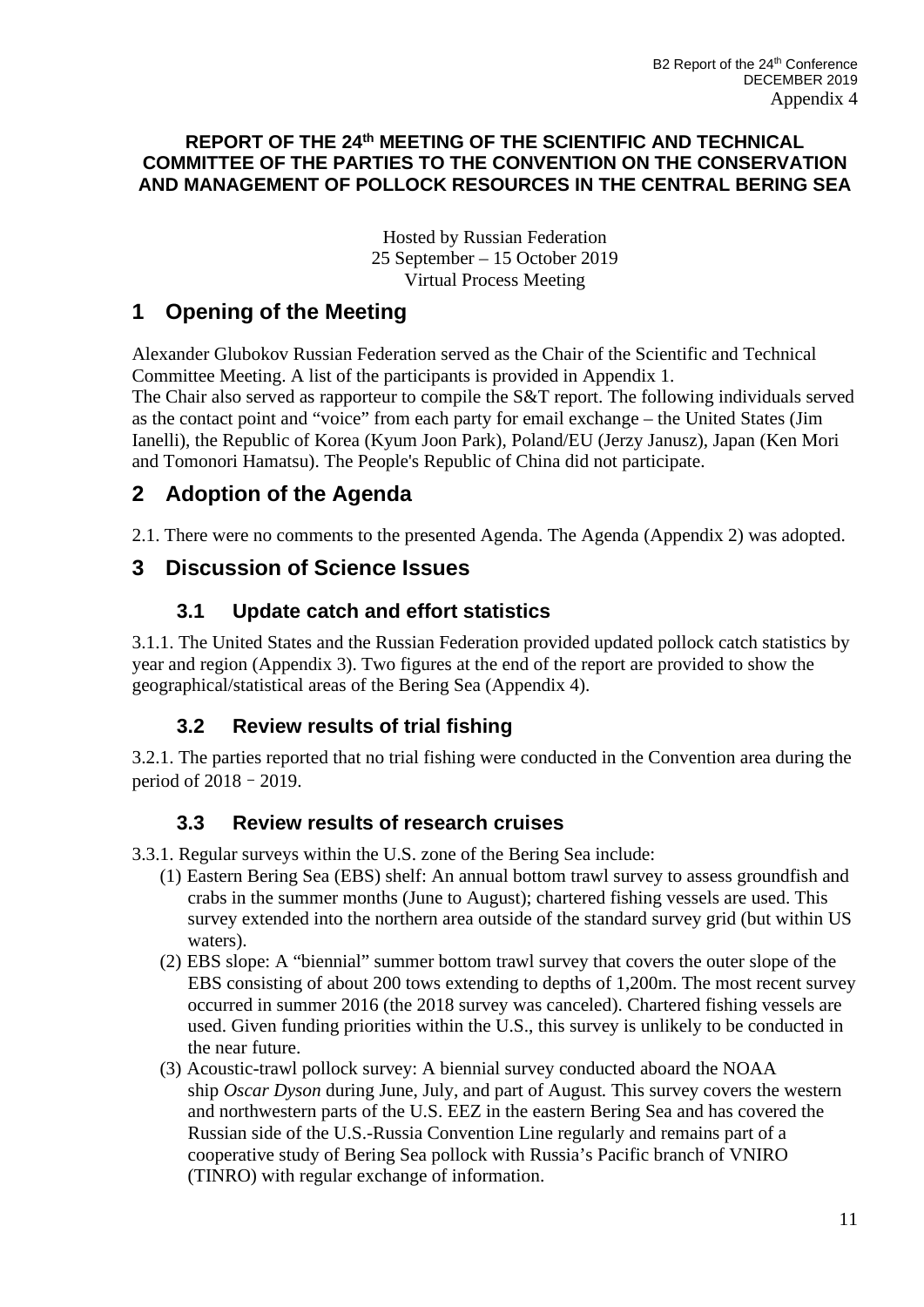- (4) Aleutian Islands summer bottom trawl survey: The Aleutian Islands area is surveyed every 2 years using chartered fishing vessels and comprises about 400 stations and extends to 500 m depth. The latest survey was conducted during June-August 2018.
- (5) Bogoslof Island area Acoustic trawl survey: conducted during spawning season (February) aboard the NOAA ship *Oscar Dyson,* this region is covered every other year, with the latest one in 2018. This survey covers the area designated in the Convention that serves as an index of pollock stock condition in the central Bering Sea Convention Area. The next survey is planned for February 2020.

Cruise results from the U.S. surveys become available typically about mid-September and draft reports are made to the North Pacific Fishery Management Council (NPFMC) Plan Teams. Subsequently, analysts compile stock assessment reports for review during the November and December meetings of the NPFMC so that they can deliberate on fishery management decisions for the following year. The website for these annual Plan Team reports can be found in at this [link.](https://www.fisheries.noaa.gov/alaska/population-assessments/north-pacific-groundfish-stock-assessment-and-fishery-evaluation) Pertinent parts of the U.S. survey and pollock stock assessments are discussed in section 3.4 below.

3.3.2. Japan conducts an annual salmon survey in the central Bering Sea. In the 2019 survey carried out in July and August, male pollock was caught (incidental to the salmon catch, 48 cm in fork length) in the central Bering Sea.

### **3.4 Review the status of Aleutian Basin Pollock stocks**

3.4.1. The Aleutian Basin also encompasses the central Bering Sea Convention Area (see the 2 figures at the end of this report). Surveys covering the region are impractical due to the size of the area. However, the Convention established a specific area (defined in Convention Annex Part 1) around Bogoslof Island where an important component of the central Bering Sea pollock stock is thought to spawn. As noted above, the abundance of pollock is estimated during the February-March surveys conducted aboard the NOAA ship *Oscar Dyson* every 2 years and that these estimates provide an indirect indicator of central Bering Sea Pollock stock abundance. The Annex details that the "specific area" represents 60% of the pollock stock in the entire Aleutian Basin at the time of the survey. The results of the surveys are shown in Figure 1 and show that the 2018 estimate is about 663,000 t which when expanded, suggest that the CBS stock is about 1,105,000 t. This represents an increase over the past 3 surveys (2012, 2014, and 2016. However, the 2018 estimate is still below the long-term average of about 1,617,000 t.



Figure 1. Biomass estimates obtained during acoustic-trawl surveys for walleye Pollock in the Bogoslof Island area, 1988-2018. The United States conducted all the surveys; except for the 1999 survey, which was conducted by Japan

3.4.2. Russian EEZ of the Bering Sea: Northwestern Bering Sea acoustic-trawl pollock survey was conducted aboard TINRO R/V Professor Levanidov during July-August 2018. Pollock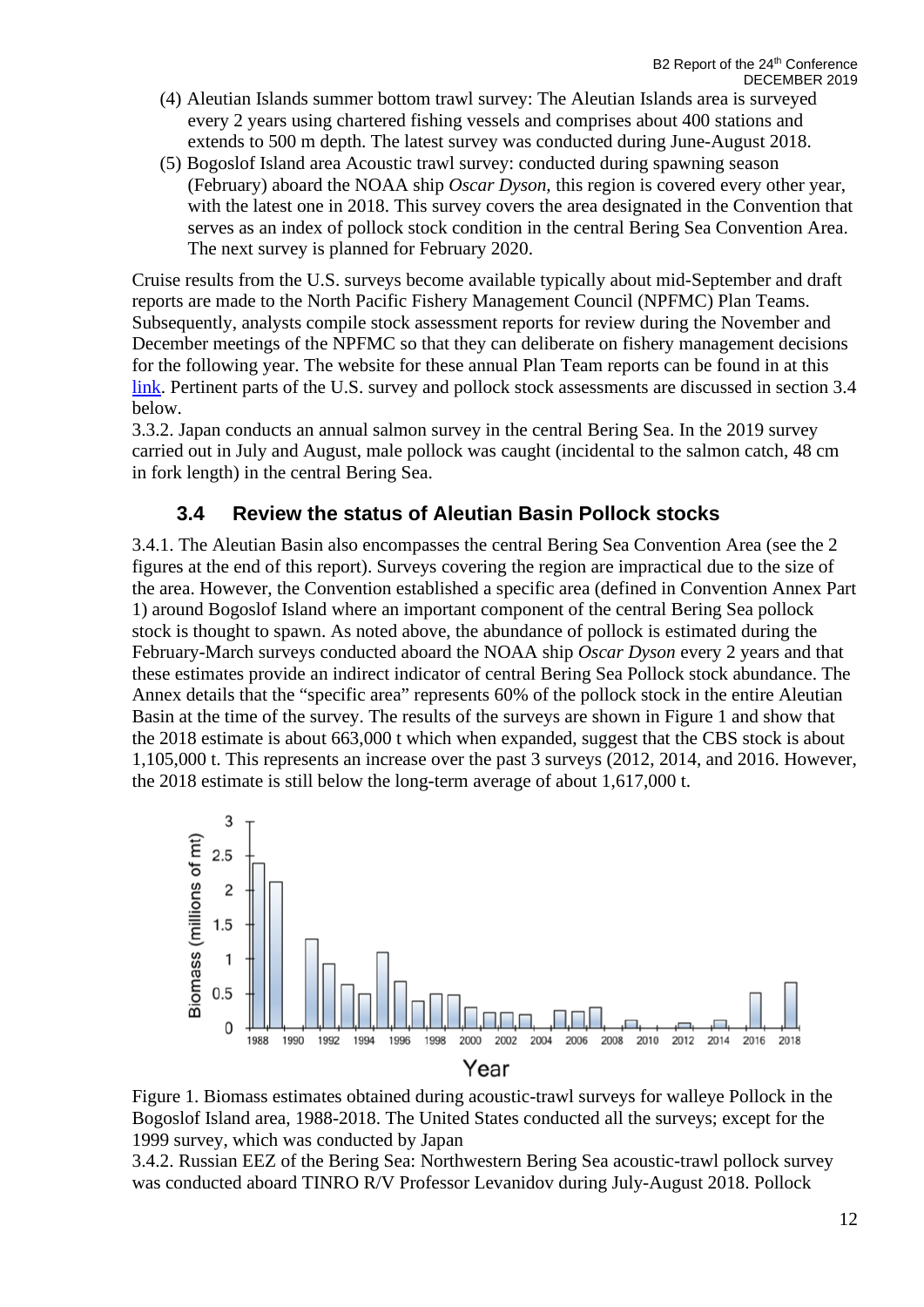biomass was estimated at 0.598 million tons and abundance 1.191 billion fish in the midwater (from 0.5 m above the bottom up to the surface layer). Pollock distribution are covered mainly the lower shelf and upper continental slope between the Convention Line and northwestern Bering Sea coast adjacent Cape Navarin. Pollock of the 2013-2014 year-classes dominated in midwater among mature fish, and abundance of the 2015-2016 year-classes was low. The abundance of the 2017 year-class immature fish appeared high in the northwestern Bering Sea, as in midwater and near bottom in the eastern Bering Sea. These data indicate that the 2017 yearclass abundance is most likely above the average level, which may lead to a possible increase in recruitment to the exploitable part of the pollock population in 2021-2022.

The 2017 year-class appeared during shifts in temperature conditions towards cooling in the Bering Sea. Usually, highly abundant pollock year-classes appear during such shifts in thermal regime in the Bering Sea (2000, 2006, 2008 and 2012). The appearance of highly abundant yearclasses during periods with high annual gradients in water temperature is clearly seen across the entire period of recent observations in the Bering Sea. The appearance of high-abundant 2006, 2008 and 2012 year-classes was associated with thermal regime shift in the Bering Sea, when the abundance of large zooplankton species was relative high. This supports the idea on the existence of relationship between zooplankton abundance and survival of pollock yearlings during winter period.

The abundance and biomass of the Bering Sea pollock has decreased during 2015-2018. Nevertheless, the biomass of the Bering Sea pollock was still at the average level in 2018.

The western Bering Sea pollock biomass in the Karaginskiy and Olutorskiy Bays area still stable at a low level since the late 1990s.

3.4.3. Pollock in the U.S. Eastern Bering Sea (EBS): The EBS pollock spawning biomass in 2008 was at the lowest level since 1980, but has increased substantially since then. The 2008 low was the result of poor recruitment during 2001-2005. Recent and projected increases of biomass (spawning and age 3+ biomass) appear to be mainly from the 2012 which last year was estimated to be the highest in the time series. Spawning biomass is projected to be well above *BMSY* in 2019 and thus the stock condition appears to be in good shape and is not being subjected to overfishing, is not overfished nor approaching an overfished condition.

**Aleutian Islands region:** The estimated spawning biomass reached a minimum level in 1999 and then has generally increased, with a projected value of *B35%* for 2016. Large declines in fishing mortality have to date had much influence on increasing recruitment. The below-average year classes spawned since 1989 have persisted and spawning biomass for 2016 is projected to be 74,400 t. Nonetheless, the Aleutian Islands pollock stock is not being subjected to overfishing, is not overfished, nor is approaching an overfished condition.

**Bogoslof region:** The estimated biomass in the Bogoslof Island area has been increasing in recent years. The latest survey (2018 by the NOAA ship Oscar Dyson) resulted in a biomass increase to 663,000 t. There have been no directed fisheries on the stock since 1991. Total allowable catches have been set to zero under terms of the Convention on the Conservation of Pollock Resources in the Central Bering Sea. The trigger level for a TAC to be authorized has been specified in the Convention.

The United States provided the following summary information on pollock stocks status for the Bering Sea by region. The table below is extracted from the U.S. document that summarizes the status and catch specifications of the pollock stocks in the Bering Sea-Aleutian Islands (BSAI) management areas in the U.S. EEZ. All units are in metric tons. The catches for 2018 are projected estimates for the year.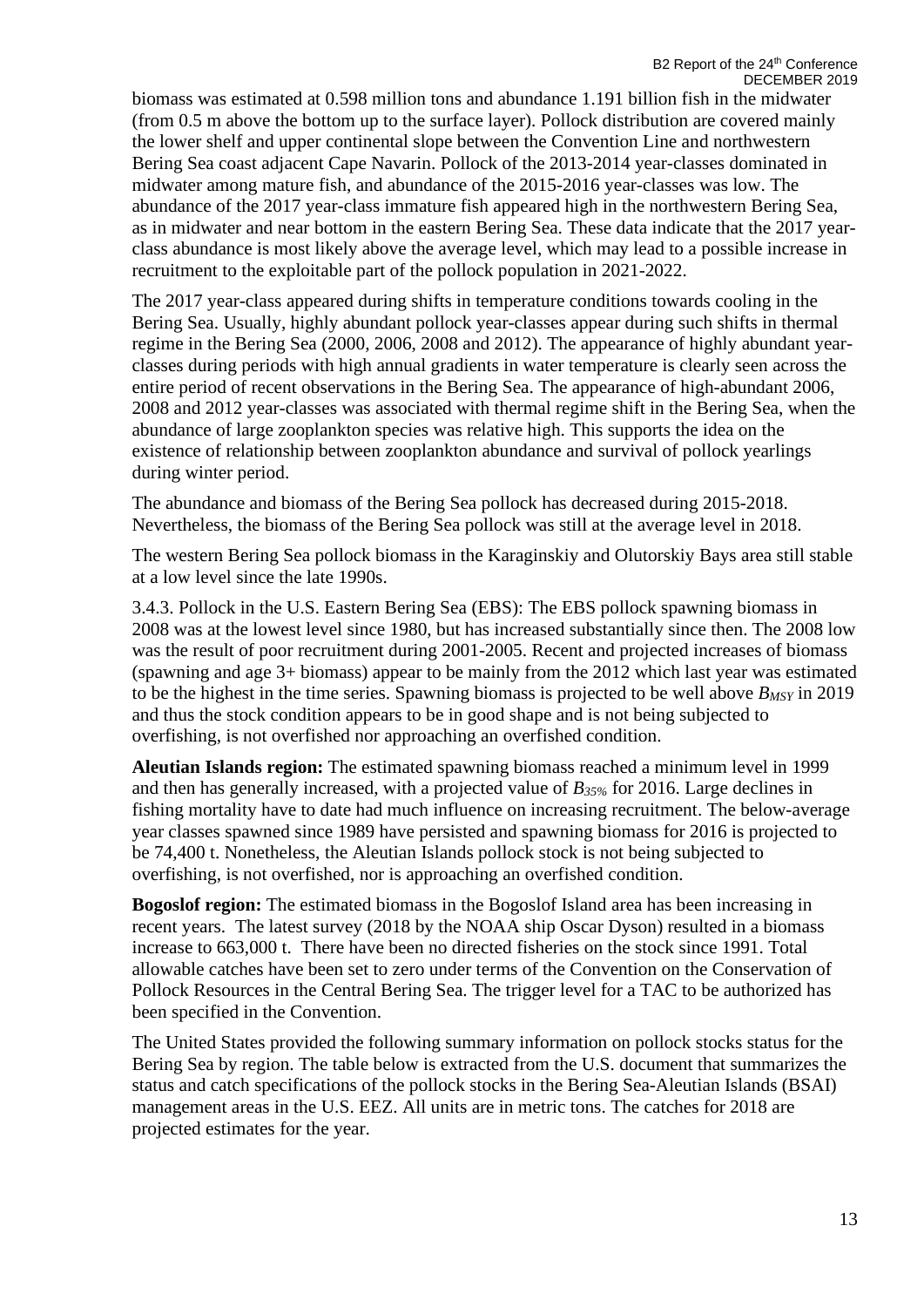B2 Report of the 24<sup>th</sup> Conference ER 2019

|                |      |                |             |             |             | DECEMBER 201 |
|----------------|------|----------------|-------------|-------------|-------------|--------------|
|                |      | Age $3+$       |             | Acceptable  | Total       |              |
|                |      | Pollock        | Overfishing | Biological  | Allowable   |              |
| Area           | Year | <b>Biomass</b> | Level $(t)$ | Catch $(t)$ | Catch $(t)$ | Catch $(t)$  |
|                | 2012 | 8,722,000      | 2,450,000   | 1,270,000   | 1,253,000   | 1,205,222    |
|                | 2013 | 8,547,000      | 2,470,000   | 1,220,000   | 1,186,000   | 1,270,770    |
|                | 2014 | 7,855,000      | 2,550,000   | 1,375,000   | 1,261,900   | 1,297,422    |
|                | 2015 | 11,345,000     | 2,795,000   | 1,369,000   | 1,267,000   | 1,321,581    |
| 1.E Bering Sea | 2016 | 13,293,000     | 3,330,000   | 1,637,000   | 1,310,000   | 1,352,660    |
|                | 2017 | 11,785,000     | 3,910,000   | 2,090,000   | 1,340,000   | 1,359,274    |
|                | 2018 | 10,202,000     | 3,640,000   | 2,800,000   | 1,345,000   | 1,379,306    |
|                | 2019 | 9,110,000      | 4,360,000   | 2,979,000   | 1,359,258   | 1,327,978    |
| 2. Aleutians   | 2012 | 251,000        | 39,600      | 32,500      | 19,000      | 975          |
|                | 2013 | 266,000        | 45,600      | 37,300      | 19,000      | 2,964        |
|                | 2014 | 259,500        | 42,811      | 35,048      | 19,000      | 2,375        |
|                | 2015 | 228,100        | 36,005      | 29,659      | 19,000      | 915          |
|                | 2016 | 241,900        | 39,075      | 32,227      | 19,000      | 1,257        |
|                | 2017 | 264,800        | 43,650      | 36,061      | 19,000      | 1,507        |
|                | 2018 | 272,675        | 49,291      | 40,788      | 19,000      | 1,860        |
|                | 2019 | 319,892        | 64,240      | 52,887      | 19,000      | 1,462        |
| 3.Bogoslof     | 2012 | 110,000        | 22,000      | 16500       | 500         | 71           |
|                | 2013 | 67,100         | 13,400      | 10,100      | 100         | 57           |
|                | 2014 | 67,063         | 13,413      | 10,059      | 75          | 427          |
|                | 2015 | 106,000        | 21,200      | 15,900      | 100         | 733          |
|                | 2016 | 106,000        | 31,906      | 23,850      | 500         | 1005         |
|                | 2017 | 434,760        | 130,428     | 60,800      | 500         | 186          |
|                | 2018 | 434,760        | 130,428     | 60,800      | 500         | 14           |
|                | 2019 | 610,267        | 183,080     | 137,310     | 75          | 117          |

2019 catch estimates are preliminary

# **3.5 Factors affecting recovery of the stocks**

No new information was provided.

# **3.6 The effects of the moratorium and its continuation**

No new information was provided.

## **3.7 Methodologies to determine Acceptable Biological Catch (ABC) and Allowable Harvest Level (AHL)**

There were no new methods proposed.